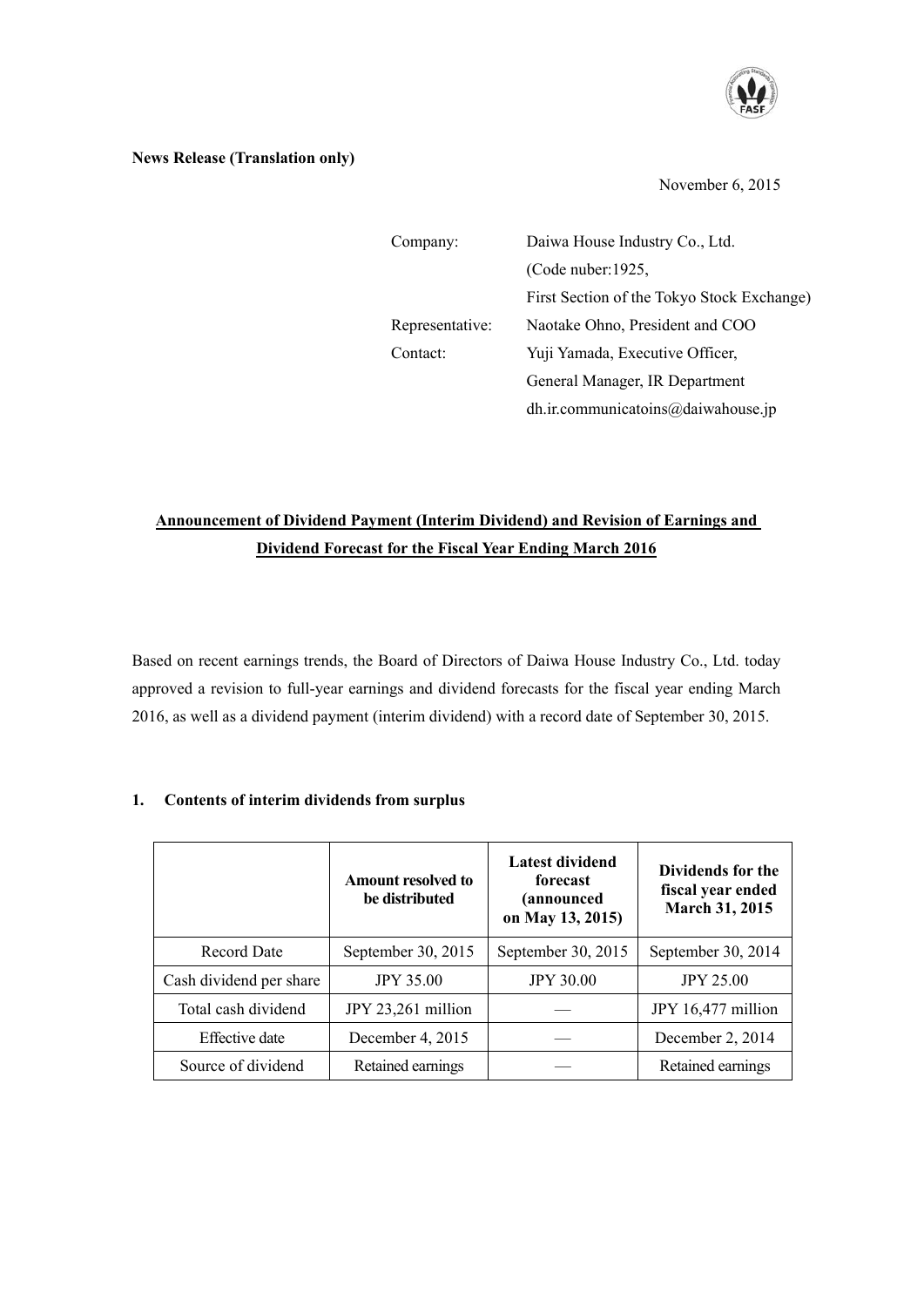# **2. Consolidated business forecasts for the fiscal year ending March 31, 2016**

**(April 1, 2015 to March 31, 2016)** 

|                                                                              | <b>Net sales</b> | <b>Operating</b><br>income | Ordinary<br>income | Net income<br>attributable<br>to owners of<br>the parent | <b>Net</b><br>income<br>per share |
|------------------------------------------------------------------------------|------------------|----------------------------|--------------------|----------------------------------------------------------|-----------------------------------|
|                                                                              | Millions of yen  | Millions of yen            | Millions of yen    | Millions of yen                                          | Yen                               |
| Previous forecast (A)                                                        | 3,000,000        | 200,000                    | 192,000            | 125,000                                                  | 188.71                            |
| Revised forecast (B)                                                         | 3,180,000        | 240,000                    | 228,000            | 154,000                                                  | 232.50                            |
| Change $(B-A)$                                                               | 180,000          | 40,000                     | 36,000             | 29,000                                                   |                                   |
| Rate of change $(\% )$                                                       | 6.0              | 20.0                       | 18.8               | 23.2                                                     |                                   |
| (Ref.) Previous fiscal<br>year results (Fiscal year<br>ended March 31, 2015) | 2,810,714        | 180,352                    | 202,628            | 117,133                                                  | 177.74                            |

### **3. Revised forecasts for dividend payments**

|                                      | Dividend per share (Yen)                     |                                      |                                    |  |
|--------------------------------------|----------------------------------------------|--------------------------------------|------------------------------------|--|
|                                      | End of 2 <sup>nd</sup> quarter<br>(Sept. 30) | <b>Fiscal year-end</b><br>(March 31) | <b>Total Dividends</b><br>(Annual) |  |
| Previous forecast                    | 30.00                                        | 40.00                                | 70.00                              |  |
| Revised forecast                     |                                              | 45.00                                | 80.00                              |  |
| Fiscal year ending<br>March 31, 2016 | 35.00                                        |                                      |                                    |  |
| Fiscal year ended<br>March 31, 2015  | 25.00                                        | 35.00                                | 60.00                              |  |

Note: Cash dividends (forecasts) for the fiscal year ending March 31, 2016 is comprised of ¥35.00 per share as an ordinary dividend and  $\text{\textsterling}10.00$  per share as the 60<sup>th</sup> anniversary commemorative dividend.

#### **4. Reasons for revision of earnings and dividend forecast**

Based on earnings progress and order trends for the first six months of the current fiscal year, the Company expects earnings for the full fiscal year to outperform the plan originally published on May 13, 2015. Accordingly, the Company has decided to revise its consolidated earnings forecast for the year ending March 2016.